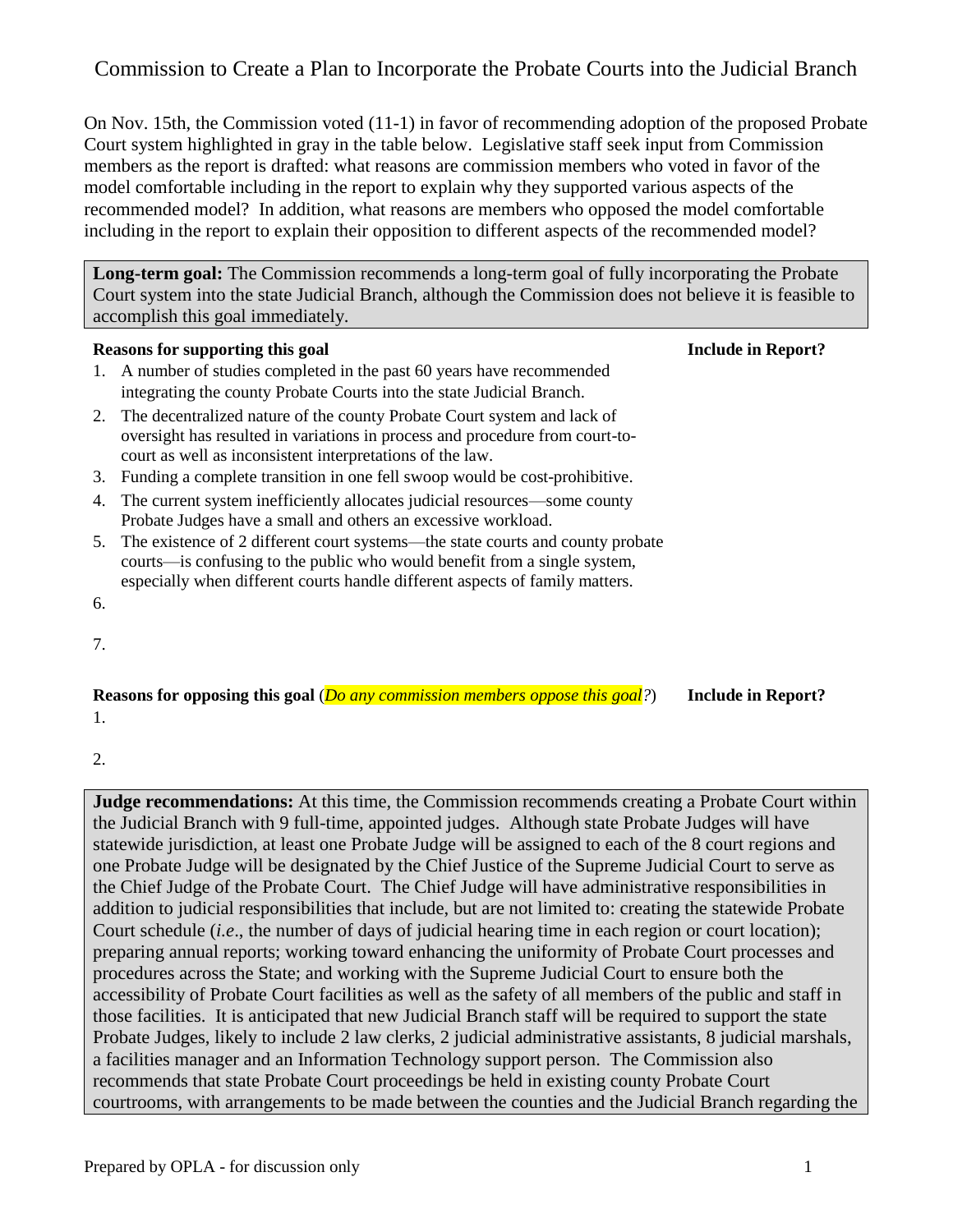use of those facilities. To the extent necessary in certain counties, state trial court courtrooms may also be used to conduct state Probate Court proceedings. Emergency matters appearing on the state Probate Court docket will continue to be prioritized and addressed expediently, to the same extent that those matters are prioritized under the existing county Probate Court system.

### **Reasons for supporting this recommendation Include in Report?**

- 1. In 1967, the people of Maine indicated their preference for full-time, non-elected Probate Judges by voting in favor of an amendment to the Maine Constitution that would repeal Article VI, §6, which describes the election and tenure of Probate Judges and Registers; that amendment will not become effective until the Legislature establishes a Probate Court system with full-time judges.
- 2. Unlike other judges in the State, a part-time Probate Judge is authorized to practice law and to represent clients, including in other Probate Courts in the State against attorneys who later represent litigants in cases that the judge adjudicates. Numerous past studies have recognized the potential for conflicts of interest and the appearance of impropriety caused by this practice.
- 3. Judges who are paid a part-time salary are more likely to be distracted or overwhelmed by other work because they must maintain a private law practice.
- 4. Full-time judgeships, with the attendant prestige, higher salaries and benefits, are likely to attract a larger pool of well-qualified applicants.
- 5. It is difficult to determine the precise number of full-time Probate Judges needed from the data gathered by the Commission. It therefore makes sense to assign at least one new judge to each court region (*i.e.,* prosecutorial district) given the history of coordination between counties and courts in these regions and to reassess this allocation of judges in a few years (see recommendation below).
- 6. Assigning at least one Probate Judge to each region helps preserve the beneficial regional familiarity of the current county Probate Court system and preserves access to justice for people in rural counties across the State.
- 7. The lack of specific education and experience qualifications to run for office as a Probate Judge and the paucity of training provided may result in certain Probate Judges lacking the knowledge necessary to perform their role.
- 8. Probate Judges are the only elected judges in the State; their qualifications should be screened and they should be appointed using the same system currently used to appoint state judges.
- 9. Although not necessarily a current problem in the State, there is a public perception that elected judges are less independent than appointed judges and that these positions could in the future become politicized.
- 10. A Chief Judge responsible for unifying court practices and procedures will help alleviate the concern with the variations in process, procedure and interpretations of the law that exist in the current, decentralized county Probate Court system.
- 11. Probate Judges would benefit greatly from the assistance offered state trial court judges, including the assistance of law clerks, IT support and full-time security.
- 12. It is important to keep the Probate Court docket separate from the docket of general jurisdiction trial courts to prevent pushing estate and trust matters to the back of the list of priorities and delaying resolution of these important cases.
- 11.

12.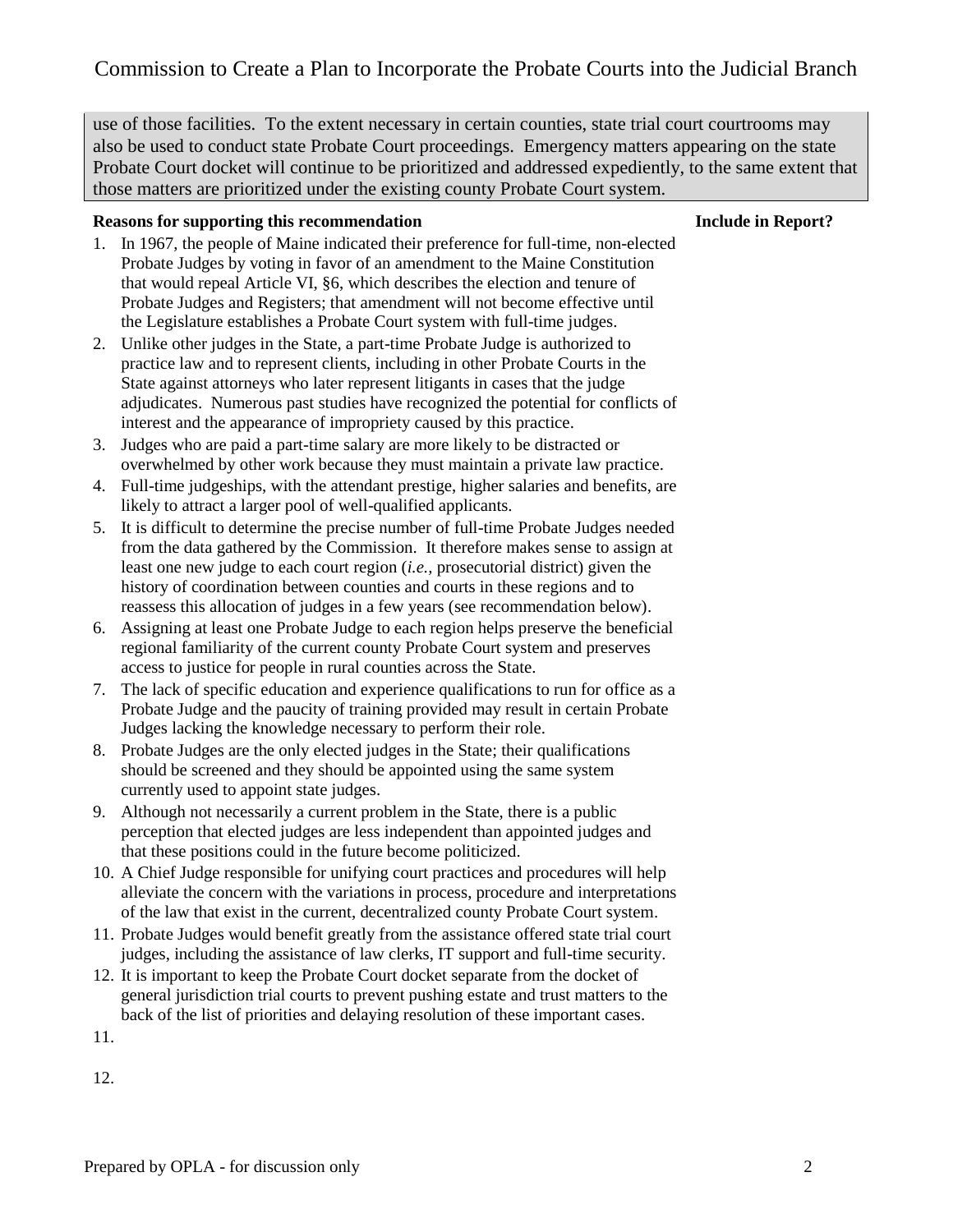### **Reasons for opposing this recommendation Include in Report?**

- 1. Difficulties may arise if appointed state judicial officers supervise and exercise oversight over elected county Registers of Probate and their staff, who are county employees.
- 2. Difficulties may arise if the state judicial branch directs the use of county funds. (*Staff needs a bit more detail to explain the contours of this objection - does it refer to more than the ability of judges to appoint a person to perform the Register's duties and the re-allocation of register pay in [18-C M.R.S. §1-508?](https://legislature.maine.gov/legis/statutes/18-C/title18-Csec1-508.html)*)
- 3. Part-time county Probate Judges have more flexibility than full-time District Court judges to schedule emergency hearings and other pressing matters.
- 4. County Probate Judges can (if re-elected) remain assigned to the same matters for the duration of the case, which in some adult guardianship matters can last for decades. Their intimate knowledge of the case benefits the parties.
- 5.

### 6.

**Registry recommendations:** At this time, the Commission also recommends preserving the system of county Registers of Probate, through which elected county registers and their staff will continue to serve as county officers and employees. Registers will retain their existing statutory duties and authorities, including but not limited to their roles in docketing; scheduling Probate Court proceedings in conjunction with the Probate Court Judges; assisting parties in filling out Probate Court forms; and performing quasi-judicial functions in informal probate matters. State Probate Court matters should initially continue to be entered into the ICON electronic case management system. The Commission also recommends that Probate Court fees continue to be retained by the counties to offset the costs of funding the county registries and their staff.

### **Reasons for supporting this recommendation Include in Report?**

- 1. Registers provide unique services—assistance with filing forms, quasi-judicial duties in informal probate matters—that are of great assistance and comfort to the public as they deal with personally challenging life circumstances that bring them to Probate Court. There is no analogous position in the JB currently, requiring additional time to determine how best to preserve these features of the register system should the offices eventually move to the JB.
- 2. Given the circumstances that lead to interaction with the Probate Court, it is essential to retain local, county probate registries rather than consolidating registries across counties in a way that is less convenient for the public.
- 3. It would be extremely expensive to move the county registry system into the Judicial Branch at this time, especially given the heightened responsibilities of registers over court clerks (filling out forms, appointing PRs, etc.).
- 4. Although concerns have repeatedly been raised about the part-time and elected nature of county Probate Judges, similar concerns have not arisen regarding the nature of the register position.
- 5. The cost of integrating the Probate Court case management system with the Judicial Branch's new case management system is likely to be quite high. It makes sense to wait until the Judicial Branch's system is fully deployed and operational before revisiting the question whether to integrate the two systems.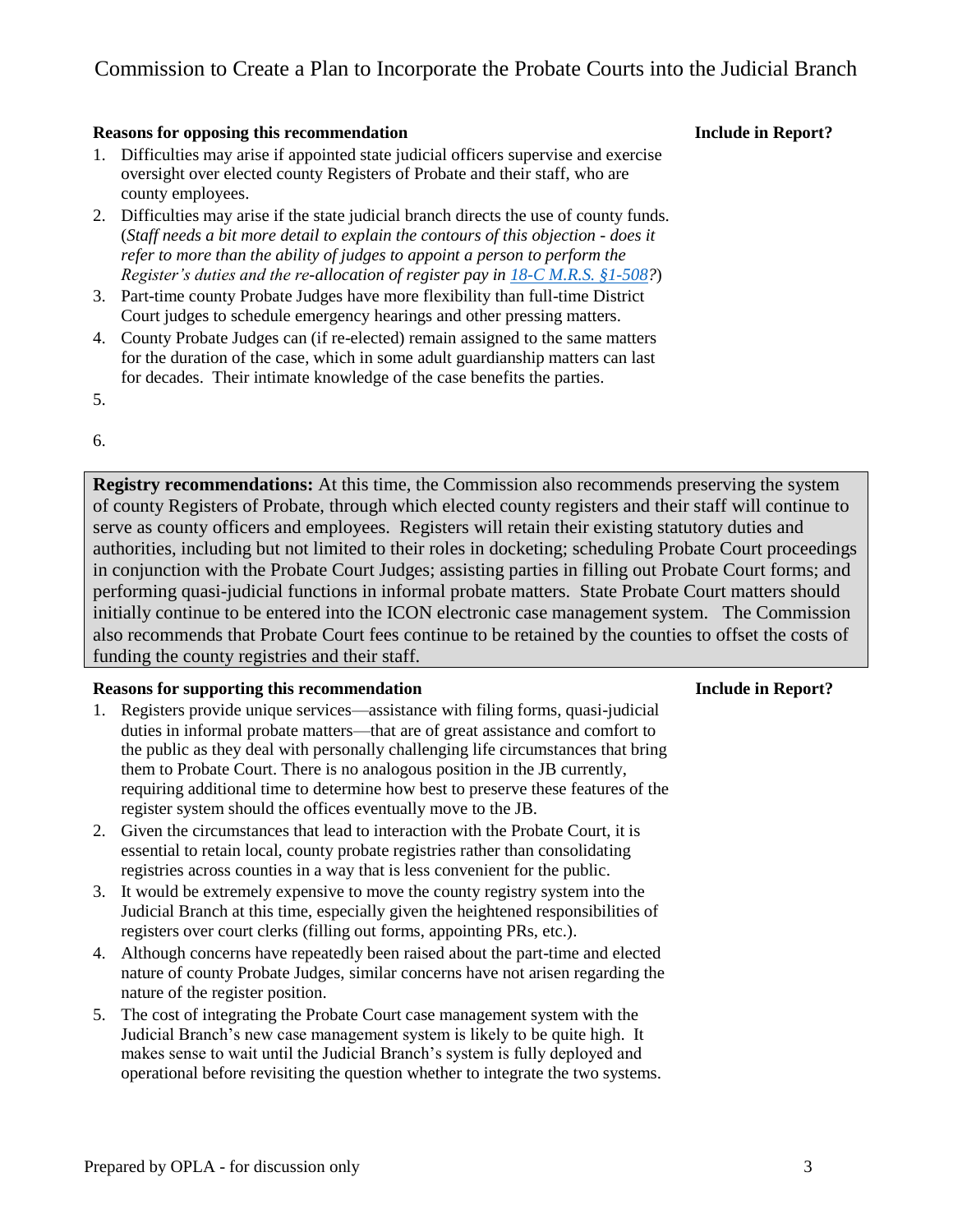6.

7.

### **Reasons for opposing this recommendation Include in Report?**

- 1. Difficulties may arise if appointed state judicial officers supervise and exercise oversight over elected county Registers of Probate and their staff, who are county employees. For example, can a state judge require a register to schedule an extra day of court, or may the register refuse?
- 2. Practitioners expressed frustration with the differences in practice and procedure among county registries across the state, adding to client frustration and cost.
- 3. There are no qualifications to run for Register currently; it may make sense to appoint or hire only law-trained or experienced individuals to serve as Registers.

4.

5.

**Court-appointed professionals:** The Commission recommends that the Maine Commission on Indigent Legal Services establish the minimum experience, training and other qualifications for attorneys appointed by Probate Court Judges to represent indigent individuals who are entitled to counsel at public expense in probate court proceedings under the U.S. or Maine Constitution or under Maine statutes and that the State, through new legislative appropriations to MCILS, pay the costs of such counsel. The Judicial Branch, which already establishes the minimum experience, training and other qualifications for guardians *ad litem,* should additionally establish the minimum experience, training and other qualifications for court-appointed visitors. It should also pay the cost of courtappointed guardians *ad litem* and court-appointed visitors in Probate Court proceedings where the parties are indigent or the court is directed by law to pay such costs, and the Legislature should provide sufficient new appropriations to cover the costs to the Judicial Branch of these appointments.

### **Reasons for supporting this recommendation Include in Report?**

- 1. Need for uniformity regarding the qualifications and training of court-appointed professionals across the State.
- 2. Smaller or more rural counties cannot afford to pay court-appointed attorneys at the same rate as MCILS, and as a result there is a dearth of well-qualified attorneys available and willing to take these appointments.
- 3. This proposal avoids a situation where counties are required to pay the costs of attorneys, guardians *ad litem* or visitors appointed by state judges.
- 4.
- 5.

## **Reasons for opposing this recommendation Include in Report?**

1.

2.

**Three-year review:** Finally, the Commission recommends that the new Probate Court system outlined above be thoroughly reviewed 3 years after it has been implemented by a 15-member study